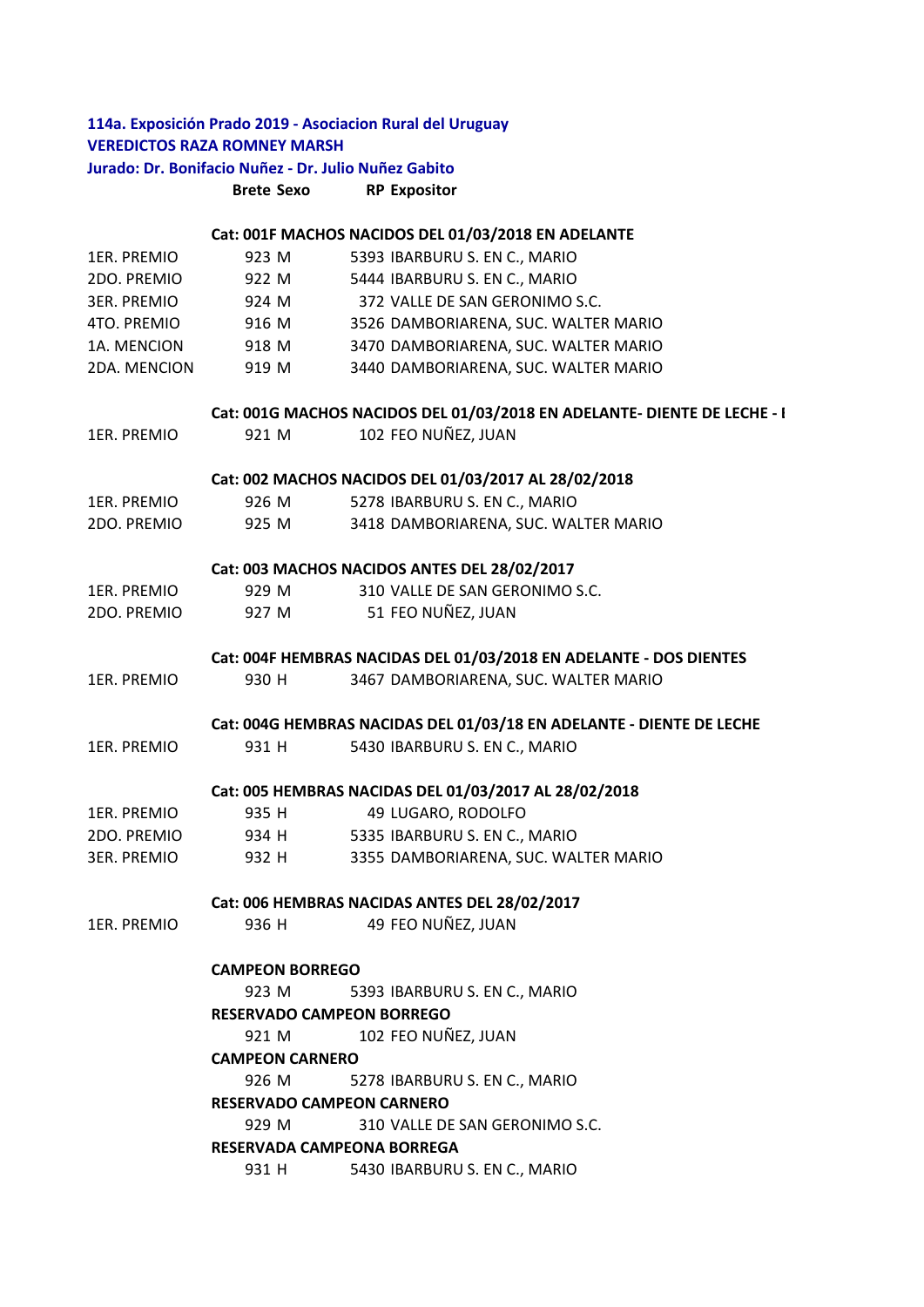930 H 3467 DAMBORIARENA, SUC. WALTER MARIO 935 H 49 LUGARO, RODOLFO 934 H 5335 IBARBURU S. EN C., MARIO 926 M 5278 IBARBURU S. EN C., MARIO 929 M 310 VALLE DE SAN GERONIMO S.C. 927 M 51 FEO NUÑEZ, JUAN 931 H 5430 IBARBURU S. EN C., MARIO 935 H 49 LUGARO, RODOLFO 927 M 51 FEO NUÑEZ, JUAN 926 M 5278 IBARBURU S. EN C., MARIO **MEJOR VELLON A LA MEJOR RES CARNICERA AL GRAN CAMPEON ROMNEY MARSH P.I. PREMIO SUL ‐EMBAJADA BRITANICA RESERVADA CAMPEONA OVEJA GRAN CAMPEON MACHO RESERVADO GRAN CAMPEON MACHO TERCER MEJOR MACHO GRAN CAMPEONA HEMBRA RESERVADA GRAN CAMPEONA HEMBRA TERCER MEJOR BORREGA CAMPEONA OVEJA** 

926 M 5278 IBARBURU S. EN C., MARIO